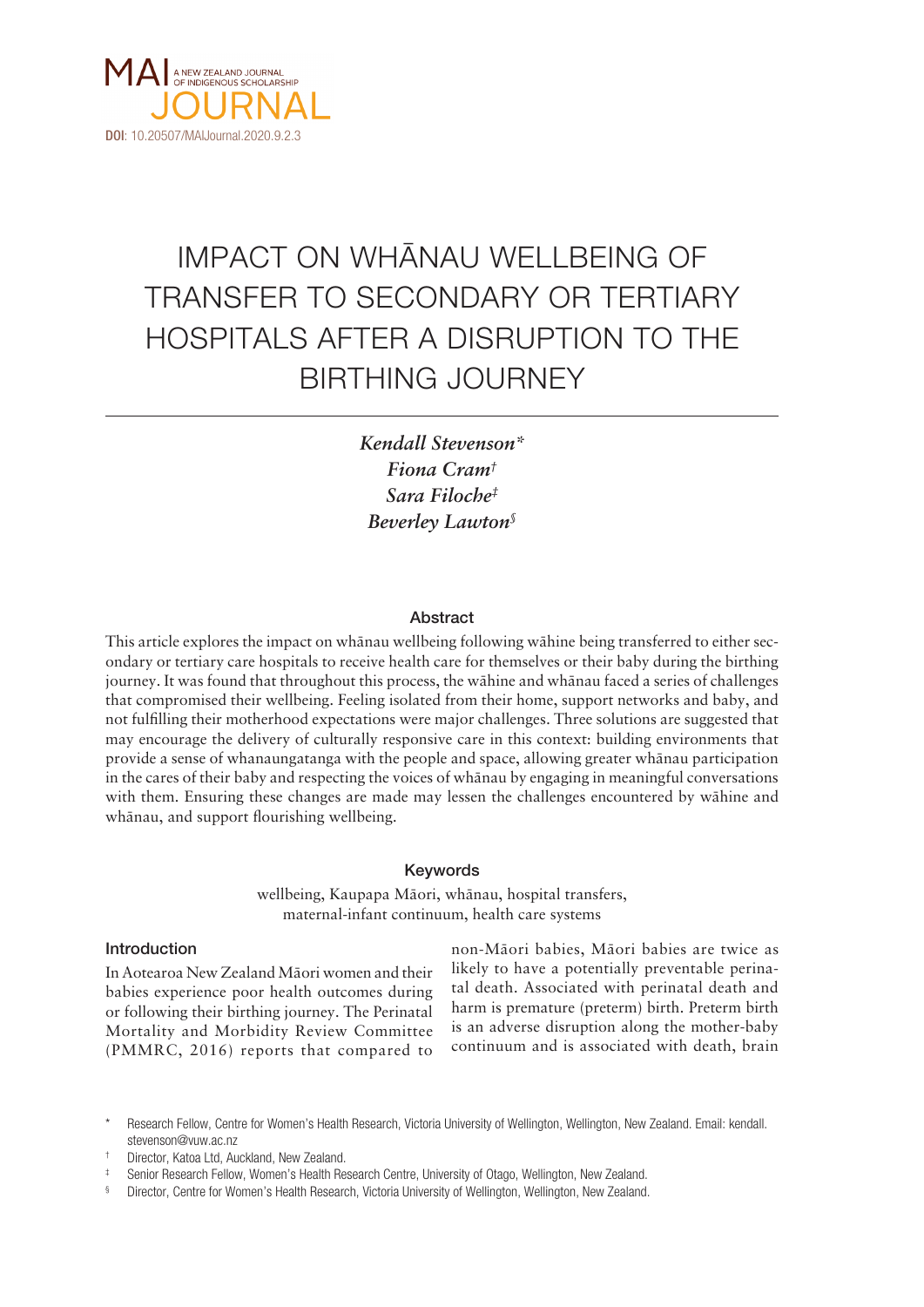haemorrhage, infection, chronic lung disease and long-term growth impairment and harm, such as cerebral palsy, and cognitive, visual and learning impairments (Chang et al., 2013). More Mäori babies are born preterm (before 37 weeks' gestation) than non-Mäori babies, and there is clear evidence that preterm infants do not do as well as their term peers (Craig et al., 2004; Craig et al., 2012; PMMRC, 2016). This article focuses on the babies who passed due to a medical event or were harmed by being born preterm, resulting in their need to receive intensive medical care at a Neonatal Intensive Care Unit (NICU) or a Special Care Baby Unit (SCBU).

Aotearoa has a unique maternity system: it is largely midwifery led, and most maternity services are free to all eligible women (Makowharemahihi et al., 2014). A lead maternity carer, most commonly an independent community-based midwife, provides primary maternity care throughout a woman's pregnancy, and then up until baby is around six weeks old. Secondary and tertiary maternity care is required if there is a disruption to the hapütanga and the health of the pregnant woman or her baby is at risk. Secondary care is usually delivered by hospitals that have access to obstetricians and an SCBU. Tertiary care is the most specialised care, delivered by specialists with particular expertise. NICUs deliver tertiary care for babies. NICUs are based in the large urban centres of Aotearoa and are a part of the mainstream health care system that has been informed by and adheres to biomedical views. Such views are individualistic, monocultural (Eurocentric), and often maintained by inflexible policies (Wilson & Barton, 2012).

Given that the evidence suggests Mäori wähine encounter more disruptions and experience poorer health outcomes, wähine who live regionally and whose hapütanga is disrupted are often put at a greater disadvantage, as some regional areas have limited outlying maternity care. These women are often required to be transferred out of their rural, primary health care providers to a secondary or tertiary level hospital. While receiving higher-level medical care is necessary, it comes at the cost of removing the woman or baby from their base of wellbeing: their home and network of whänau support (Elder, 2017; Masters-Awatere et al., 2017). Whänau who want to be there to support their ill loved ones are then faced with the challenge of travelling and staying in the area where the hospital is located. Even if whänau in these situations are able to receive transport and accommodation funding from support services, they may

not have access to a roadworthy, legal vehicle, or they may not be able to afford time off work (Rameka, 2006). This article explores the impact on whänau wellbeing of women being transferred to either secondary or tertiary hospitals to receive health care for themselves or their baby.

### Method

### *Framing the research*

This article shares findings from the Kaupapa Mäori—being by Mäori, with Mäori, for Mäori doctoral research of the first author. Kaupapa Mäori research puts whänau at the centre and asks after their lived reality, privileging their knowledge, experiences and interpretations of their world. At the same time, researchers seek to understand the structural barriers to Mäori living good lives "as Mäori" (Ormond et al., 2006). Jones (2001, as cited in P. Reid & Robson, 2007), for example, describes three pathways to unequal health status that impact on Mäori: differences in access to the resources of society (e.g., education), differences in access to health care and differences in the quality of health care received. The trauma of settler colonisation and land alienation is a fourth pathway for understanding "long lasting structural changes and psychosocial challenges" (J. Reid et al., 2017, p. 9) that contribute to contemporary Mäori health and wellness.

Kaupapa Mäori health research is about facilitating the sharing of Mäori experiences to inform the elimination of structural barriers and thereby the culturally responsive transformation of the health system. Whakawhanaungatanga was utilised to build and strengthen respectful and trusting relationships with the wähine and their whänau throughout the research. The first author achieved this with the whänau participants by finding the connections in our whakapapa and by sharing the same goal of wanting to improve experiences for other women. These relationships were essential for the sharing of stories to be possible between whänau members and the first author as they established a relationship context between the would-be knower (the researcher) and what could be known (the knowledge held by the whänau) (Bishop, 1999; Macfarlane, 2013; Porsanger, 2004; Stevenson, 2018).

Ethical approval for this research was obtained from the Northern B Health and Disability Ethics Committee (16/NTB/29). Locality authorisations were also obtained from the District Health Boards that participated in the research.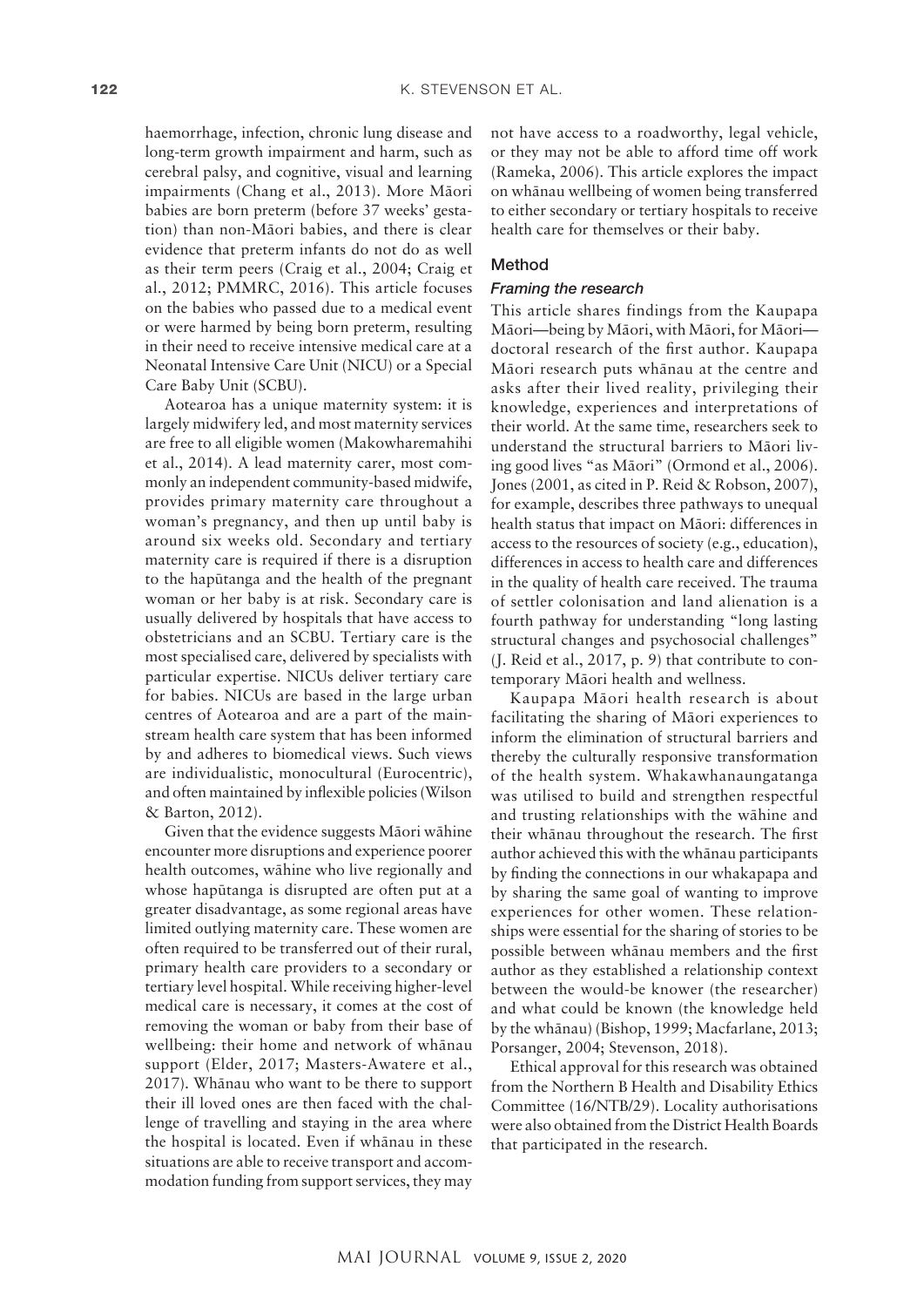### *Participants*

Ten whänau who had experienced the harm or loss of their baby shared their stories through körero. Data collection spanned 14 months, and numerous whänau members were involved in each körero.

Eight of the 10 wähine were transferred to secondary or tertiary care (see Table 1), ending up at a hospital between one and five hours' drive from their whänau home and staying there between two and six weeks. The babies of three wähine were preterm, and two other wähine had babies that were small for their gestational age. One baby had low oxygen levels at birth, and one baby died seven days after birth. This article shares the experiences of these eight wähine and their whänau. Pseudonyms have been used to protect their anonymity.

### *Interviews*

Wähine and their whänau were asked to tell their stories regarding their hapütanga journey that resulted in the harm or loss of their baby. A rich description of the event was built up, with wähine and their whänau identifying important points on their journey. These points were then explored in depth through follow-up questions and inquiry to understand their significance and the attributions whänau made about the direction (e.g., positive, negative) their journey took.

Each whänau was interviewed once and followed up informally two times post-interview. Interviews ranged from one to three hours and were audio recorded following consent. The follow-up interviews were over the phone to check the wellbeing of that whänau following the interview. During these interviews, whänau were also sent their interview transcripts so they could have the opportunity to review what had been recorded.

#### *Data analysis*

Interpretative phenomenology analysis (IPA) was used to analyse whänau experiences. Although IPA is not grounded in Kaupapa Mäori, it aligns well with two Kaupapa Mäori principles: tino rangatiratanga and whänau. Other Indigenous researchers have used IPA (Jones et al., 2010), and it is based on the assumption that humans are not passive objects, but rather active agents in interpreting and understanding their world by making sense of their experiences (Smith et al., 2009). IPA allows researchers to find meaning in the experiences as shared by the participants (Brocki & Wearden, 2006). IPA encourages participants' involvement by the researcher sharing the themes and findings with them to confirm that the meanings derived are appropriate and accurate (Bond et al., 2016), a process known as memberchecking. This was carried out in the follow-up

| Participant | care            | Admitted to Distance away from<br>community (hours by road) | Length of time away<br>from community | Neonatal outcome                          |
|-------------|-----------------|-------------------------------------------------------------|---------------------------------------|-------------------------------------------|
| Kristen     | <b>NICU</b>     | 4                                                           | 5 weeks                               | Congenital<br>anomalies                   |
|             |                 |                                                             |                                       | Neonatal death                            |
| Becky       | <b>SCBU</b>     | 2.5                                                         | 2 weeks                               | Intrauterine hypoxia                      |
|             |                 |                                                             |                                       | Low Apgar <sup>*</sup> scores<br>at birth |
| Nadia       | <b>NICU</b>     | 1                                                           | 4 weeks                               | SGA <sup>†</sup>                          |
| Tahlia      | <b>SCBU</b>     | $\overline{2}$                                              | 4 weeks                               | Post-birth seizures                       |
| Teina       | $SCBU \times 2$ | 3                                                           | 3 weeks                               | SGA twins                                 |
|             |                 |                                                             |                                       | Respiratory distress                      |
| Waiata      | <b>SCBU</b>     | $\overline{2}$                                              | 3 weeks                               | Preterm                                   |
| Ngahuia     | $NICU \times 2$ | 5, 2                                                        | 6 weeks                               | Preterm                                   |
|             | <b>SCBU</b>     |                                                             |                                       |                                           |
| Ashton      | <b>SCBU</b>     | $\overline{2}$                                              | 3 weeks                               | Preterm                                   |

• The Apgar score is a test given to newborns soon after birth to see if additional medical care or emergency care is needed. The test is usually carried out two times: once at 1 minute after birth and again at 5 minutes after birth.

 $\uparrow$  SGA = small for gestational age.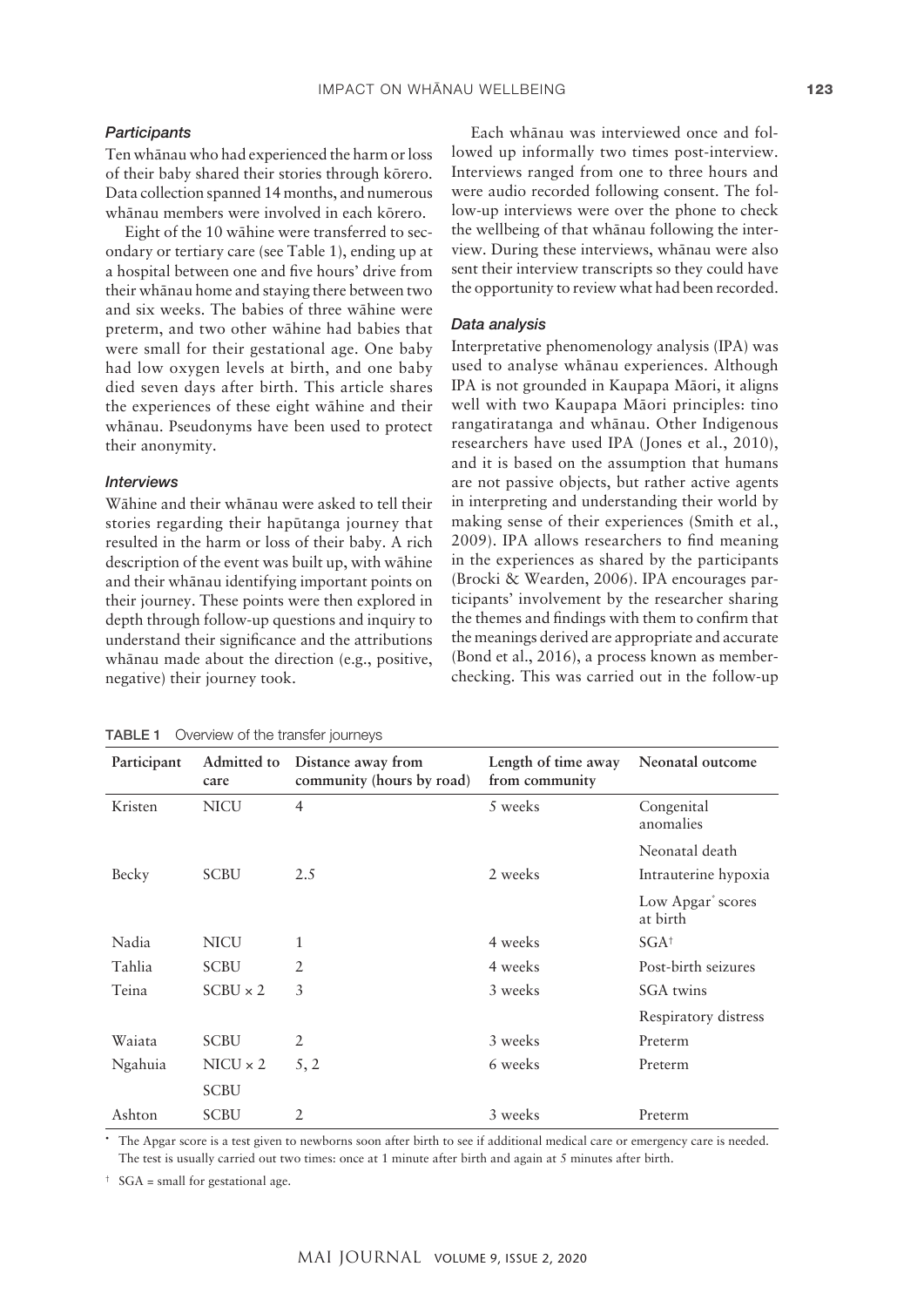interviews when the whänau were given the opportunity to review and edit their transcripts. No whänau edited what they had shared in the initial interview.

Analysis began with the reading and re-reading of transcribed interviews. Connections and differences between the journeys were then sought. This process allowed for repetitive themes to emerge. Using the qualitative software NVivo as an aid, the first author coded and compared themes that emerged from these observations across participants' transcripts/accounts and sorted them into super- and subordinate themes. Analysis was deemed complete when no more themes emerged from the data and when all themes were checked for validity through member-checking.

# **Results**

Four themes emerged: E noho ana ki te tauwhenua, Ka mokemoke i te wähine, Mämätanga and Hokinga ki te ükaipö. Their presentation follows the experiences of the wähine chronologically, covering from when they were transferred to the NICU or SCBU, then moving on to the challenges they faced in the hospital context before discussing their discharge. Subthemes are presented within the different stages of the transfer journey.

### *E noho ana ki te tauwhenua*

This theme translates to "being in a foreign land". Wähine and whänau felt that they were in a foreign place within NICU and SCBU environments because it was somewhere that they had very little connection to place in. This lack of connection extended beyond the walls of the hospital to also encompass the geographical area and tribal territory of the hospital. As a result, the wähine and whänau often felt isolated and alienated.

### BEING TRANSFERRED

Health practitioners made the decision to transfer the post-birth wähine to a higher-level hospital. Even when wähine were given a choice, it was difficult to make, and eventually the health of their unwell baby took precedence. This was explained by Becky:

I was so determined to have baby in [the local hospital] . . . but it didn't work out that way. My midwife said it wasn't good, baby wasn't in position and he was the wrong way so . . . she wanted to send me to [a secondary hospital] straight away but I was asking if there would be any chance not to go there because I had it in my head that it was going to be fine and he would turn at the last minute and everything will work out . . . I was just so determined to have baby at [the local hospital].

Transfer often represented the first step in shattering the birth plan of a wahine, as it clearly signalled complications with her hapütanga. Becky had a plan to deliver her baby in her hometown and she was adamant about making that plan a reality. This strongly influenced her decision not to transfer. The decision to transfer was eventually made by Becky's midwife as an emergency developed, with her baby becoming increasingly distressed. While whänau may have been angry about being transferred, they were also aware that the lives of the wahine and her baby may have been at stake. This was particularly evident when transfers were urgent.

Teina felt frustrated because the decision to transfer her to a second hospital was made at the last minute. She blamed this late decision on poor planning and communication between maternity and neonatal teams:

| <b>Theme</b>             | Subtheme                          |
|--------------------------|-----------------------------------|
| E noho ana ki tauwhenua  | Being transferred                 |
|                          | Concern and anxiety               |
|                          | Health practitioner communication |
| Ka mokemoke i te wahine  | Separation from whanau            |
|                          | Separation from baby              |
| Māmātanga                | Dictated motherhood               |
|                          | Rangatiratanga                    |
| Hokinga mai ki te ūkaipō | Postnatal support                 |

TABLE 2 Overview of themes and subthemes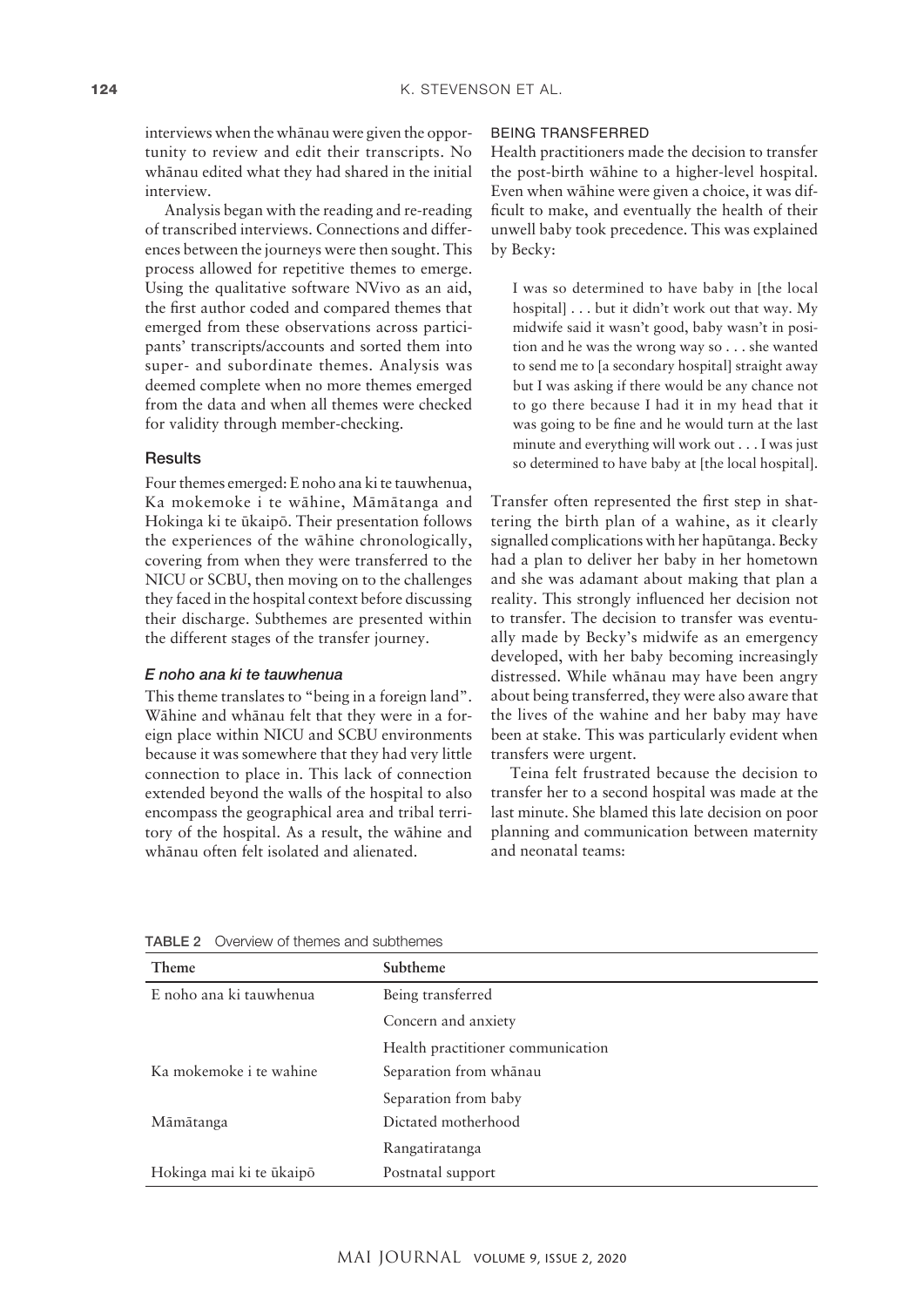We were booked to deliver at [the local] hospital . . . but then we had to go to [a second hospital] because the SCBU unit was full without being told . . . What pissed us off that they didn't make the decision to transfer us to [the second hospital until] two hours before we were supposed to have had surgery.

Undoubtedly, health practitioners' decisions to transfer the wähine were made with the best intentions, yet there could have been improvements in how the decisions were made and communicated to Teina and her whänau to reduce their concerns and anxiety.

# CONCERN AND ANXIETY

Common concerns and anxieties were expressed by the wähine and whänau as a result of being removed from their base of wellness to be within a very foreign, clinical environment with their ill baby or babies. Nadia commented, "It was quite horrific but it just wasn't what I was expecting or preparing for . . . It's just so foreign up there, everything is so clinical."

Wähine felt they were not kept fully informed about what was happening, even though it was about them, which deepened their distress. Although the health practitioners may have chosen to not inform the wähine to help reduce their anxiety, their actions actually created more anxiety: "We were blissfully unaware . . . but then I knew it wasn't good when they moved us in to our own room . . . it was so scary" (Kristen).

### HEALTH PRACTITIONER COMMUNICATION

Poor health practitioner communication was noted by whänau as being when practitioners spoke in, and expected comprehension of, medical jargon; being told what to do ("Every eight hours you have a different nurse telling you what they think you should be doing" [Nadia]); providing inconsistent messages; and withholding information. Poor communication caused frustration, which was further compounded when wähine felt like they had to speak in a certain way to get information. As Teina stated, "I was lucky I had [my cousin] there cos she knows how to talk to [the health practitioners] properly whereas I'm like F this and F that, but she did it the proper way."

Receiving inconsistent information from different health practitioners added to the confusion wähine felt about what the "right" thing to do was:

They'll say one thing and then just walk away. That just leaves me [*pauses and looks confused*] . . .

because she wasn't giving me enough information of why baby ended up back in NICU when she was already on the path to go to the next hospital. Because we had her at one hospital, then she got transferred to the next and then transferred to the next. (Ngahuia)

Poor communication from health practitioners contributed towards making the NICU and SCBU environments feel foreign and enhanced the concerns of wähine and their whänau. While this was unsettling for the wähine, they also learnt how to adapt by learning medical jargon and ensuring whänau who were effective at communicating with the practitioners were present.

# *Ka mokemoke i te w– ahine*

This theme speaks of the sadness and challenges the wähine experienced during this time by being separated from their whänau and separated from their ill baby.

### SEPARATION FROM WHÄNAU

Separation from whänau was enforced through hospital geography and policy, with both having a significant negative impact on wellbeing. The policies and guidelines of NICUs and SCBUs were found to be gatekeepers of whänau support because they were applied as a means for health practitioners to maintain control. One particular hospital policy that was commonly cited was the restriction on partners staying overnight. This made some of the wähine feel isolated:

Following her birth . . . [her husband] had to go home cos hubbies aren't allowed to stay—that was so hard, I was balling my eyes out saying don't leave me cos I just had this new little baby . . . So we're in this room, this little jail cell in the hospital, like you're not allowed to leave the room with your baby apart from going to the communal area during visiting hours, if you have visitors. (Nadia)

Nadia likened the NICU environment to being in a "jail cell". She felt that the environment was restrictive and controlling and found it difficult to cope.

Individual health practitioners were noted as being another level of gatekeepers of whänau support because they controlled who and when whänau could offer their support:

I think it's silly how . . . you're only allowed two visitors even in that common room, and when you're family is from up here and has travelled all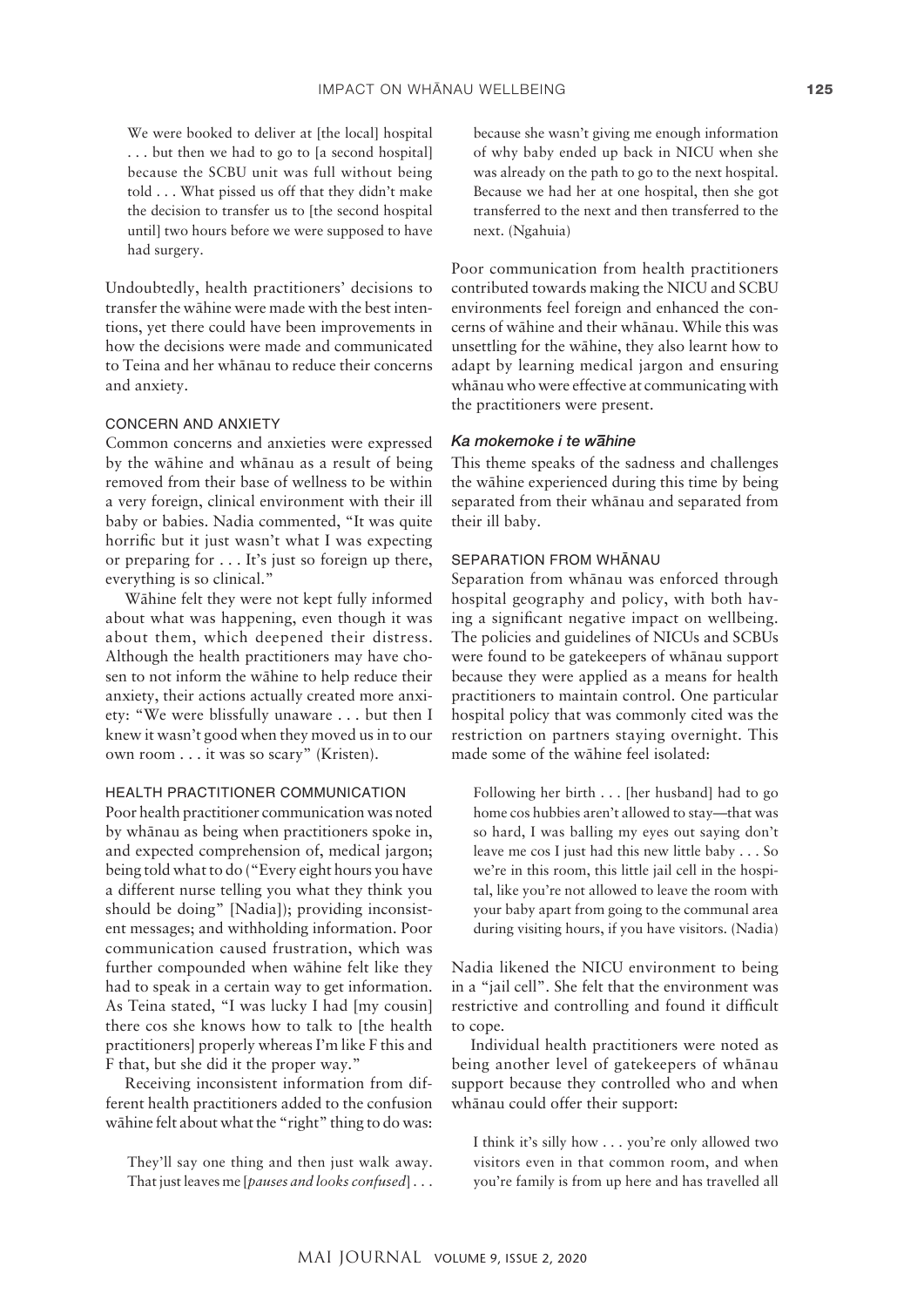the way down, it's dumb. . . . It was like they'd have turns coming in for 15 minutes and it was like, not get höhä, but it was weird cos we couldn't all sit down together. (Tahlia)

At a vulnerable time, support from their whänau was all the wähine wanted. These policies, and the health practitioners enforcing the policies, often left wähine feeling frustrated with the NICU or SCBU system and environment because they were separated from their whänau support, the foundation of their wellbeing. While these policies are in place to protect the babies being cared for in the NICU or SCBU, perhaps this needed to be better explained to whänau.

The geographical location of the NICUs and SCBUs became a gatekeeper for whänau support: "That was one of the things that I struggled the most when I was down there—being so isolated from whänau" (Tahlia). The distance away from their home areas caused challenges for whänau to travel to be at the hospitals with their loved ones. Sadly, only a few wähine who were eligible for formal support services, such as petrol vouchers and accommodation, reported receiving this support. The support also often arrived late: "Yeah so the thing is, we didn't even get offered the motel support until the very end. It just seemed to happen that the social worker would come when I was out, which wasn't very often . . .!" (Teina's cousin). This poor delivery of support services needs addressing to better remedy the separation between whänau and wähine in these environments.

### SEPARATION FROM BABY

Being separated from an ill baby heightened the anxiety of wähine. Health care issues that cause wähine's disconnection from whänau and their baby tend to stem from the biomedical approach of caring for the baby as an individual patient, rather than viewing the baby as part of a whänau unit, enforcing the need to treat the baby as a separate being. For Nadia, her distress was evident when she faced the unimagined situation of leaving her baby behind and having to go home:

We were under so much pressure, I mean driving home from the hospital every night with an empty car seat in the car and crying my eyes out, and then having to set my alarm to get up in the middle of the night to express whereas you should be getting up to a crying baby.

Nadia felt like a failure as a mother because travelling to and from the hospital without her baby was beyond how she envisioned motherhood being.

Other wähine remained in hospital with their baby because they required medical care as well. With this came the challenge of being separated from their other children at home:

It's kind of hard when you've got other kids and your whänau so far away. . . . With all the kids there, it meant that we couldn't stay in with baby for long and it was hard because these kids weren't allowed in there because they have a strict rule that kids under five ain't allowed in the NICU. We ended up dropping them off in the next few days back to my mum and them. (Ngahuia)

Ngahuia had to juggle the demands of her ill baby in NICU with the needs of her other young children. This added to the pressure she was under because the NICU location and environment isolated her from her whänau support.

The demands of baby receiving medicalised feeding, such as nasogastric (NG) feeding instead of breastfeeding, was another form of separation between mother and baby. This had occurred in Nadia's journey and she was frustrated at this. The frustration stemmed from there being little explanation of why her baby was put on NG feeding. Nadia felt that her sovereignty as a mother was challenged because her ability to feed, play and bond with her baby was interfered with by the sedation of NG feeding:

It makes sense from their [health practitioners'] point of view because they're trying to get them [babies] better and feeding them helps them do that, but at the same time . . . they don't explain very well. . . . It's like they're [the babies] sedated with food the whole time and if they cry [the practitioners] just chuck some more food down there. . . . It's very frustrating. (Nadia)

Another aspect of medical care that enforces separation between mother and baby is the immediate need to incubate the baby following birth. While this may be a necessary medical intervention for the baby, it interferes with the immediate mother-andbaby bonding opportunity through skin-to-skin. Kristen experienced this and struggled with this aspect of her journey:

They took him and they put him in the incubator . . . and then they rolled the incubator over to me and I had to put my hand through to try to touch him, and it was so surreal. I felt like I was in an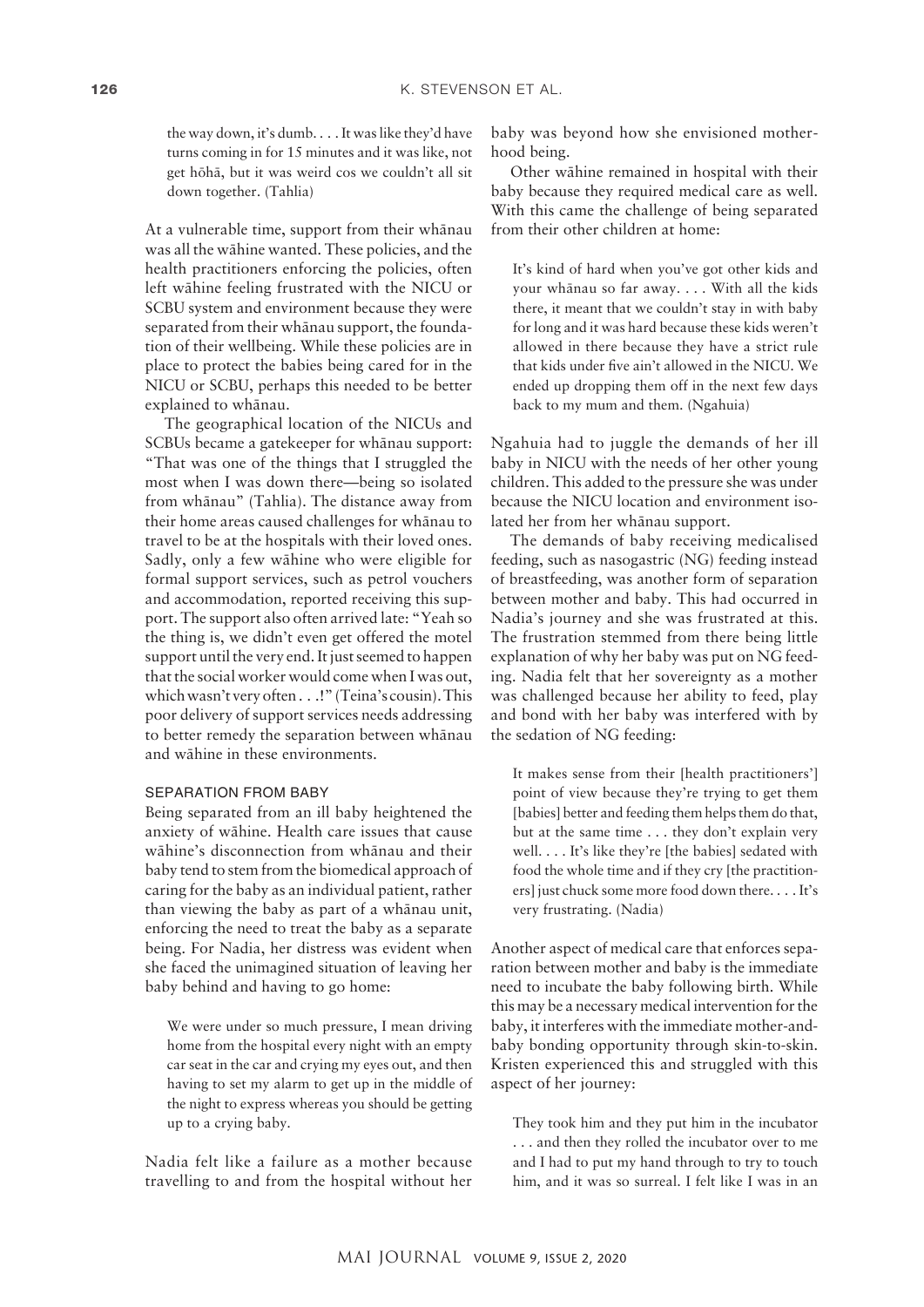alternative place because this is not how I do things . . . I didn't get to have that initial bonding with my boy when he was born.

This experience was so far removed from how she knew being a mother was that everything felt "surreal" to Kristen. This experience saddened her and challenged her view of mämätanga.

# *M– am– atanga*

This theme explores how expected notions of motherhood were challenged during the admission of the babies to the NICU or SCBU.

# DICTATED MOTHERHOOD

Relinquishing their parental care to the health practitioners and clinical practices of the NICU and SCBU contrasted to the way the wähine expected motherhood to be. Instead of fulfilling their expected motherhood role, they were tasked with adapting to "dictated motherhood" within the foreign NICU or SCBU environment. Dictated motherhood is a term used in this paper to capture how the wähine described what being a mother meant in this clinical context. The wähine said that when their baby was first admitted, the health practitioners told them what to do and when to do it, making them feel as if they had minimal control over the care of their baby.

So we got the night shift telling us what to do, then the day shift nurse and then the afternoon shift nurse, and we were just like "Oh my god, this is our baby!" And they were like, "You need to go home and have time out", and we were like, "If we had a newborn at home we would not get time out, we've got nowhere else we'd rather be than sitting here on this ward with our baby". It was so bizarre. (Nadia)

Some päpä also had to relinquish their role as supporters and fathers to the health practitioners, and one acknowledged the difficulty of this: "I wasn't allowed staying [*sic*] on the night of the birth, I felt real bad cos I had to leave" (Nadia's husband).

It was commonly voiced by these wähine that they wanted to have sovereignty over the care of their baby. They wanted to learn how to carry out some of the care that they observed the health practitioners carry out on their baby regularly. In some cases, the health practitioners helped teach the wähine how to carry out particular cares, and this was positively reported on. In other cases, they were taught by fellow mothers who were also in the unit:

It was so good having her because . . . we'll be up in the middle of the night breastfeeding and it's just having that support person because [her partner] wasn't allowed staying [*sic*] there, so she was cool and we'll just look out for each other . . . and learn from each other. (Ashton)

Being able to carry out some of their baby's or babies' care enabled the wähine and whänau to feel that they had retained some rangatiratanga of their mämätanga, their baby's wellbeing, and thus their own wellbeing.

## RANGATIRATANGA

Co-construction of care was considered by wähine as a way to overcome dictated motherhood and reclaim their rangatiratanga as mothers. Coconstruction of care involved wähine and their whänau being provided with the opportunity to participate in the care of their baby. These whänau received more education and opportunities to be with their baby, which in turn built greater confidence. This usually occurred later in the hospital stay: "I felt good and confident that I could do most of his care, like I did most of his feeds and temperature checking and all that sort of thing" (Ashton).

The päpä were also pleased to have the opportunities to bond and participate in the wellbeing of their baby when the health practitioners involved them in the co-construction of care. Teina shared how her partner was able to bond with their twins when the SCBU practitioners showed him how to provide the required care for his babies: "[My partner] got real close with them [the twins] because the nurses let him draw up all the babies' medications and their food and change and bath them and everything . . . which was cool." Reclaiming rangatiratanga within the clinical context was seen to be a facilitator to wähine and whänau wellbeing.

# *Hokinga mai ki te – ukaip– o*

This theme means to return home. Returning home to their ükaipö and whänau with their baby was the ultimate goal of the wähine and their whänau. Some whänau said they were willing to change their ideas of parenthood to align with the medical model placed upon them if that meant they would be able to return home sooner:

But you don't want to call the nurse because if you do it looks like you're not doing your job so you won't be able to go home, . . . It's like a bloody health lesson where you have to prove yourself as parents! . . . I dunno it was like everyone gives in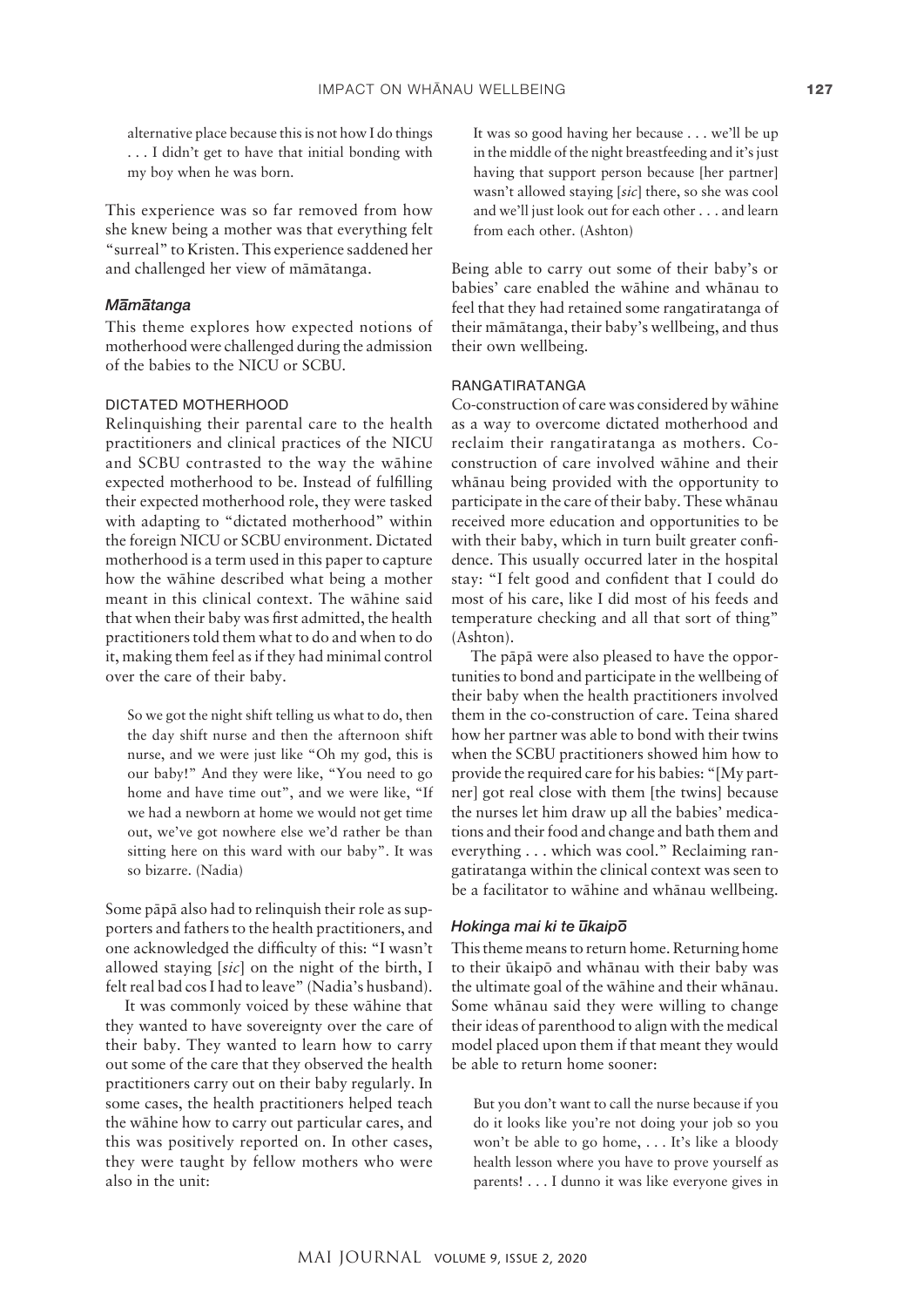to bottle feeding just to get out in the end, and like for a hospital to be pushing bottles like that I was pretty mortified. (Nadia)

When their baby had recovered enough to be discharged from hospital, it was, for most whänau, a time of excitement and relief. Nadia and her husband did not feel like they were actually parents until they got discharged and returned home with their baby:

Yeah so that [being in NICU] was pretty stressful but once we got home it was sweet. (Nadia)

We just got into, aye, got into parenthood. (Nadia's husband)

Yeah and you actually get to finally become parents. (Nadia)

However, for some wähine, the excitement of returning home to their ükaipö was short-lived because they were subjected to unnecessary, avoidable stress and emotional trauma by being inappropriately discharged. These women were discharged without a discharge letter given and with no explanation for their transfer journey. Consequently, these wähine were still uncertain about what had happened to them and their baby and were left feeling frustrated and stressed:

I don't know what it was that caused what went wrong, no one pinned it down in the end. (Becky)

No one understands what happened. (Teina)

I still don't know what happened to my baby . . . I'm still waiting for answers. (Tahlia)

Regardless, these parents were relieved their baby was discharged and were excited to start their home-based journey as parents.

### POSTNATAL SUPPORT AT HOME

Whänau being there at home to offer postnatal support helped the wähine with their transition to motherhood:

It's good having family, especially my partner, he's mean [i.e., great] support, and then my parents are good with the kids too. If something comes up they'll come here and my kids can go to them. . . . It's the whänau support that basically gets you through whatever you're going through. (Ngahuia)

Wähine who had good access to health care support, such as postnatal midwives or doctors, were also better able to transition into motherhood in their home environment:

Yeah when we were allowed to go home, it was fine because we were really well supported and we had a midwife and a nurse come and visit us, so we had heaps of support. It was actually fine being home, once I got over it and confident. (Ashton)

Postnatal follow-up services that were responsive to whänau who lived regionally and away from the NICU unit were positively reported on:

Yep but they [NICU practitioners] come to me which is even better. . . . It's all changed now because we used to have to travel to either them in [the secondary hospital one hour away] or [the tertiary hospital three hours away]. And that was a mission just for a check-up appointment. But now [tertiary hospital practitioners] come to you . . . they're awesome. It's good that they're working around families and knowing that if we can't make it to them, they'll come down to us. (Ngahuia)

Meeting Ngahuia in her home to check up on her baby rather than requesting her to present at the NICU based five hours' drive away was a way these practitioners enabled a responsive health care service for Ngahuia. When she compared her previous experiences of going to check-up appointments and how much of a "mission" that had been for her, she was pleased with the changes with her current baby.

### **Discussion**

Findings from the research described in this article demonstrate that when wähine were transferred to a secondary or tertiary hospital, their wellbeing was at times compromised. Throughout the entire journey from being transferred to being a mother within that clinical environment and to returning home, the wähine and their whänau faced a series of imbalances: of whanaungatanga (through being separated from their baby and whänau), in their rangatiratanga (through relinquishing their parenting sovereignty to health practitioners and policies) and in their mana (their power was not recognised in comparison to the health practitioners', who were acknowledged as the decision-makers and power-holders). The discussion will focus on broaching possible solutions, derived from the findings, that can rebalance these three points and, in turn, become facilitators for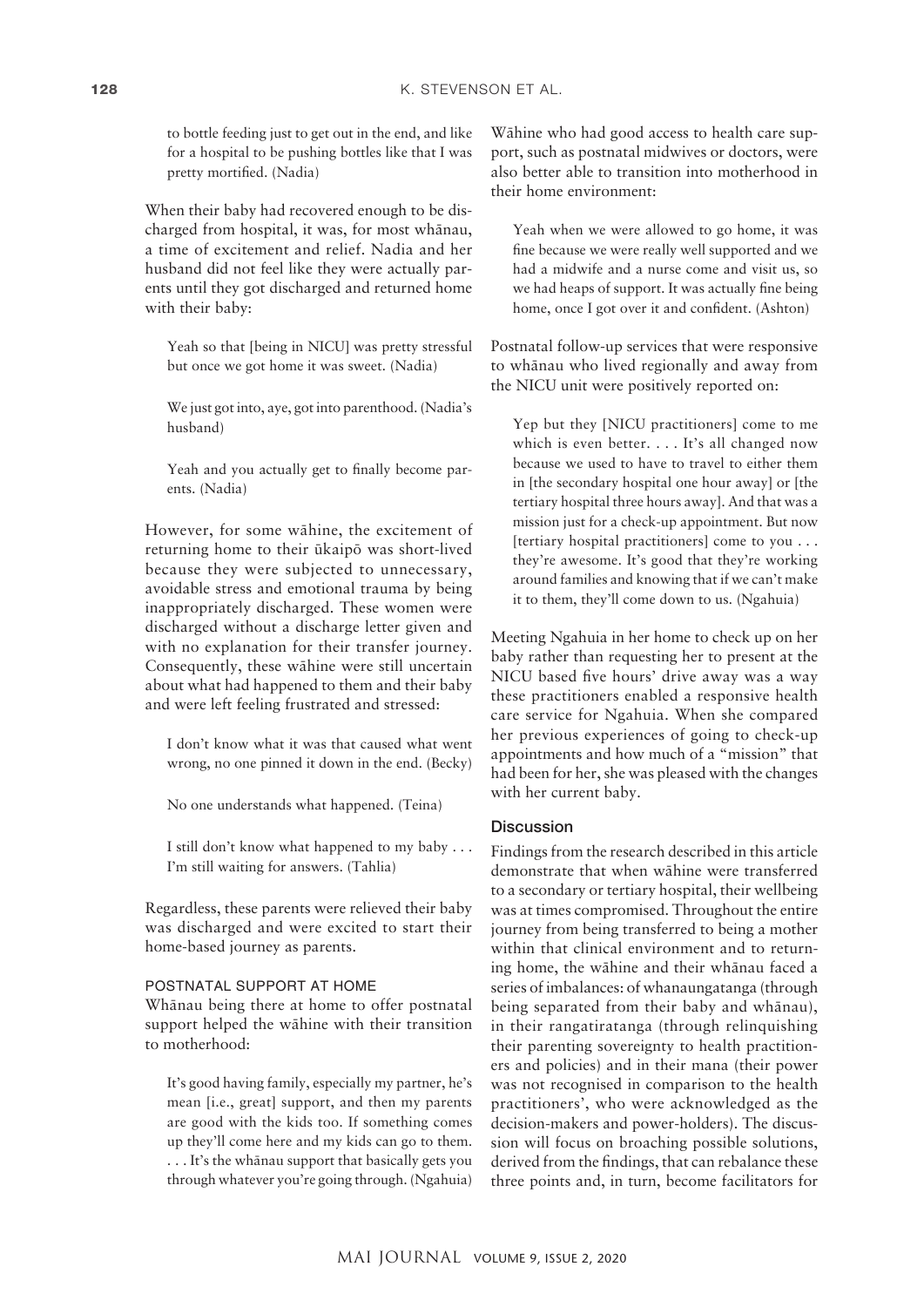whänau wellbeing. The three solutions offered include creating supportive whänau environments, allowing greater whänau participation and respecting whänau mana by listening to them.

# *Rebalancing whanaungatanga: Building supportive environments for wh– anau*

Whanaungatanga is the flourishing of energies and comes about when we are comfortable with each other and within a space together. Whakawhanaungatanga nourishes and nurtures mauri (Stevenson, 2018). When whakawhanaungatanga is avoided, we tend to feel unconnected to the place and people within that place. This can create feelings of isolation and unfamiliarity. Engaging in whakawhanaungatanga includes "the doctor taking time to listen, communicating in understandable language, taking an interest in whänau health history, and engaging with the patient to deliver a collaborative style of healthcare" (Cram et al., 2003, p. 6). Often this did not occur because communication from health practitioners was rushed and impersonal.

Whakawhanaungatanga is just as important with space and place as it is people because places have a healing role. When whänau were transferred to intensive care units, they were required to relinquish their connectedness to their whenua and walk within foreign environments. When people are alienated from their environment, poor health outcomes may eventuate because their wairua becomes fractured within the foreign environment and knowledge systems (Durie, 2004). Wilson and Barton (2012) demonstrated that Mäori perceived hospitals as the antithesis of a healing environment, with this exacerbating their desires to be discharged and return home even if they were still ill. The experiences expressed in this article align closely with this and suggest that the NICU/SCBU health care system has some way to go in terms of creating a welcoming space for whänau.

Strict visiting hours and regulations limited the amount of whänau being present in the NICU/ SCBU space, and the geographical distance of the hospitals from home whenua increased isolation felt by the wähine and whänau. These factors hindered the ability to create meaningful relationships with people and the NICU/SCBU place. The wähine and whänau expressed their desire to be with their whänau during this time, yet this could not happen due to visiting policies and restrictions. Although there are medical implications behind these policies, perhaps consideration could be made for relaxing visiting restrictions when circumstances allow. In research that examined the experiences of women following a severe maternal morbidity event, non-Mäori partners were found to be allowed to stay overnight (Cram et al., 2019). This not only highlights the inequality that exists within the maternal-infant health care system, but also that policies can be relaxed when the gatekeepers allow. Other changes that may be recommended include improving access to support services and making spaces more accommodating for whänau to ensure a welcoming space that allows access to whänau and thus wellbeing.

# *Rebalancing rangatiratanga: Allowing greater wh– anau participation*

Given that healthy whänau are the functional unit of wellbeing (Elder, 2017), health care must be shaped and delivered in a way that allows whänau to provide healing and wellness to those admitted to a health service. Instead, biomedical systems and procedures continue to dominate health care service delivery (and design). These systems prefer an individualism and universal approach to health care (Wilson & Barton, 2012) that is often hardpressed to include whänau. The findings of this research show that this approach limited whänau participation, which wähine experienced with regard to the care of their baby and which at times limited the ability of whänau to even be present.

In a systematic review of Mäori experiences of health care, it was recommended that to improve experiences of health care for Mäori, whänau-based care and involvement in the health care system should be included (Palmer et al., 2019). This supports what this article stresses, in that greater whänau presence and participation throughout the transfer journey is a facilitator of wellbeing.

An example of how this was achieved was through the co-construction of the care of the babies. Co-construction of care represents a familyintegrated approach to health care and allows for greater participation and confidence for parents within the NICU/SCBU environment. A large multicentre, cluster-randomised controlled trial across NICUs in Canada, Australia and New Zealand that tested the effectiveness of family-integrated care on infant and parent outcomes found positive outcomes for both parents and babies (O'Brien et al., 2018). Infants were seen to have improved weight gain, and parents were found to feel less stressed and anxious, and have greater rates of exclusive breastfeeding upon discharge from the NICU. These evidence-based positive outcomes should encourage the uptake of whänau-based or co-constructed care within NICUs because "how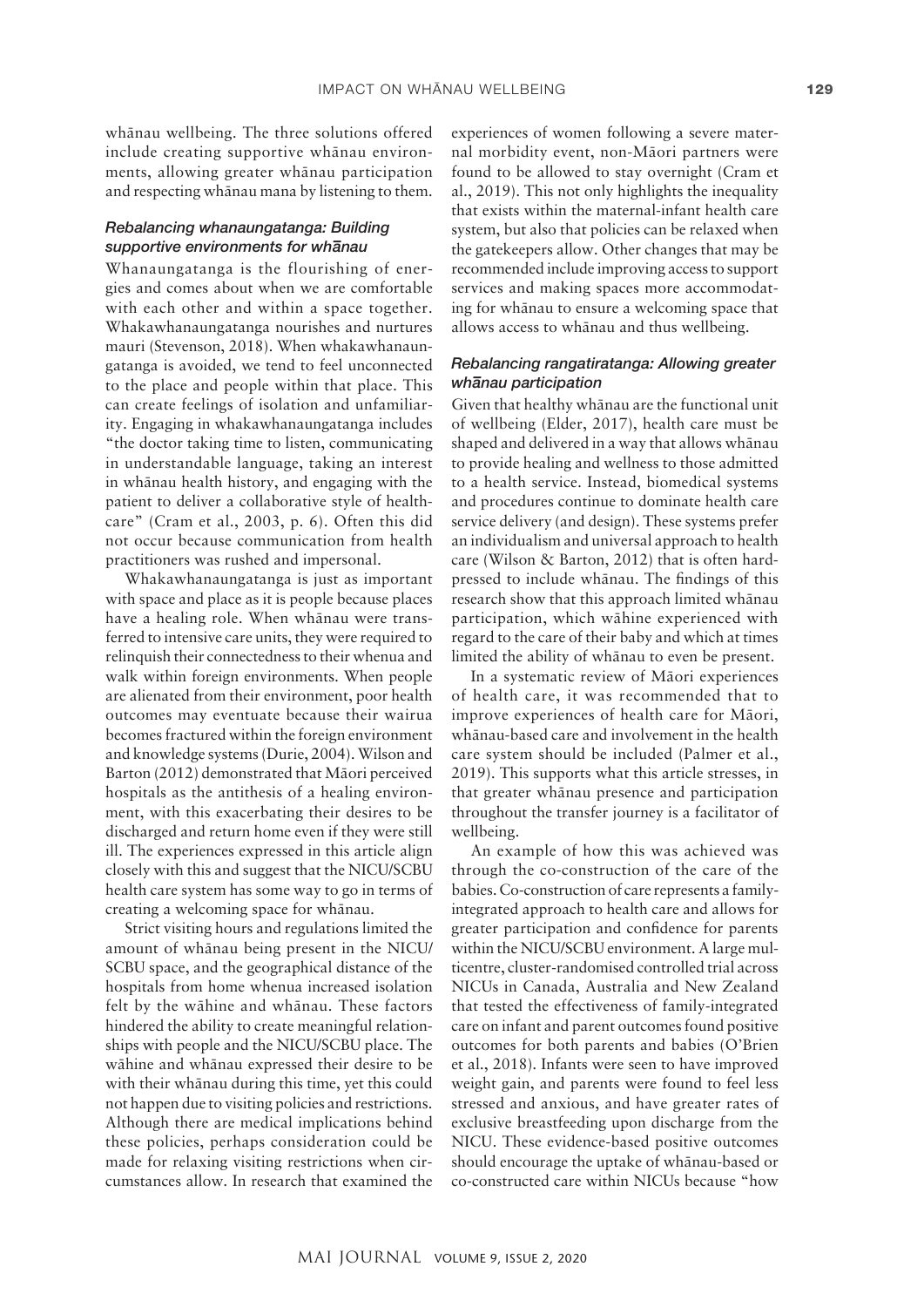care is provided to the family, not just the infant, has a positive effect on the wellbeing of both infant and family" (O'Brien et al., 2018, p. 252).

# *Rebalancing mana: Hearing and respecting the voices of wh– anau*

The mana of whänau must be recognised within the maternal-infant health care system (Palmer et al., 2019). It is a common notion that health care professionals are holders of knowledge and patients are incapable of providing credible knowledge and information (Kidd & Carel, 2017). This epistemological credibility imbalance is driven by, firstly, beliefs held by health practitioners that patients are emotionally compromised in their situations; therefore, their credibility is lessened because "they cannot think straight" (Kidd & Carel, 2017, p. 177). Secondly, health practitioners may believe that those they are caring for lack the same medical training and knowledge they have acquired and so they are unable to make meaningful contributions. Holding these beliefs engenders communication difficulties because the health practitioner enters the conversation holding a perceived position of higher power. Acting on that perception means that they do the talking and restrict those whom they are caring for from any viable participation in the conversation. While these two beliefs are not applicable to all health practitioners, they were supported at times by some of the experiences shared by the participants in this study. Wähine often shared how their voice was disregarded and the health practitioners did things that went against their wishes. Health practitioners who spoke *with* the wähine instead of *at* the wähine had positive feedback from the wähine. This was because they felt valued and that they had a role in the decision-making of their baby's care; therefore their mana was being respected. Health practitioners who communicated well were better perceived to care about the wellbeing of their baby and entire whänau (Wright, 2019).

### Conclusion

This article has illustrated how being transferred from rural communities or hospitals to intensive care units such as NICUs and SCBUs impacted on the wellbeing of eight wähine and whänau. It was found that the NICU and SCBU environments can be uninviting for wähine and their whänau who have been transferred because there was a lack of whakawhanaungatanga with the space and with the people within that space. Palmer et al. (2019) showed there was a lack of alignment with tikanga, such as whakawhanaungatanga, and involvement of whänau in clinical services. They suggest that to improve Mäori experiences with the health care system, there needs to be greater involvement of whänau and tikanga Mäori. To improve whänau experiences in the health care system and their wellbeing, therefore, change is required. This article suggests three solutions that have been generated from the experiences of wähine and whänau and that align with tikanga to help the maternalinfant health care system better deliver culturally responsive care. These are building environments that provide a sense of whanaungatanga with the people and space, allowing greater whänau participation in the cares of their baby, and respecting the voices of whänau by speaking *with* rather than *to* them. These solutions may be a way of improving whänau wellbeing following transfer to secondary or tertiary hospitals.

## Acknowledgements

This article is the result of the aroha and generosity demonstrated by the wähine and whänau who participated in the research it is based upon. They so openly shared their experiences and aspirations, and their strength, mana and passion for change are truly inspiring. E ngä märeikura, tënei te mihi ki a koutou. Otirä tënei te mihi ki ö whänau hoki. He tangata miharo koutou. He kokonga whare e kitea, he kokonga ngäkau e kore e kitea. Tënä koutou.

### **Glossary**

| Aotearoa                      | New Zealand; lit. "land of<br>the long white cloud"                                                                                                                        |
|-------------------------------|----------------------------------------------------------------------------------------------------------------------------------------------------------------------------|
| e noho ana ki te<br>tauwhenua | being in a foreign land                                                                                                                                                    |
| hapūtanga                     | pregnancy                                                                                                                                                                  |
| hōhā                          | annoyed                                                                                                                                                                    |
| hokinga ki te ūkaipō          | returning home                                                                                                                                                             |
| ka mokemoke i te<br>wāhine    | sadness and challenges<br>faced by the women                                                                                                                               |
| Kaupapa Māori                 | research by Māori, with<br>Māori, for Māori; a<br>term used to describe<br>traditional Māori ways<br>of doing, being and<br>thinking, encapsulated in<br>a Māori worldview |
| kōrero                        | talk, speech, story                                                                                                                                                        |
| māmātanga                     | motherhood                                                                                                                                                                 |
| mana                          | authority, prestige, power                                                                                                                                                 |
| Māori                         | Indigenous people of<br>Aotearoa                                                                                                                                           |
| mauri                         | life essence                                                                                                                                                               |
|                               |                                                                                                                                                                            |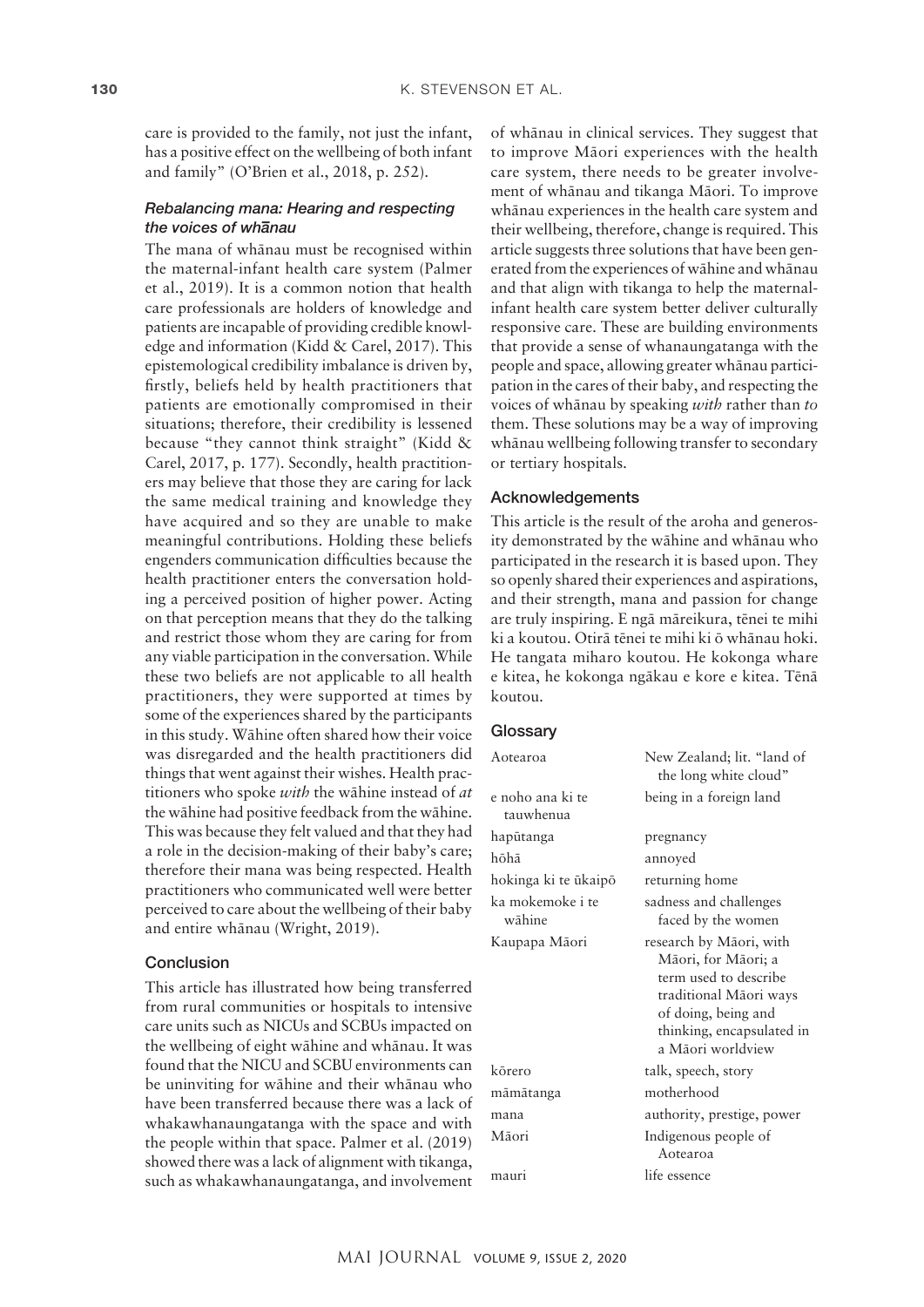#### IMPACT ON WHANAU WELLBEING 131

| pāpā                | father(s)                                                                                                             |
|---------------------|-----------------------------------------------------------------------------------------------------------------------|
| rangatiratanga      | sovereignty                                                                                                           |
| tikanga             | customs and practices                                                                                                 |
| tino rangatiratanga | self-determination,<br>leadership; the self-<br>determination principle<br>of Kaupapa Māori<br>theory and methodology |
| ūkaipō              | place of nurturing; to<br>breast feed                                                                                 |
| wahine/wāhine       | woman/women                                                                                                           |
| wairua              | spirit, spiritual wellbeing                                                                                           |
| whakapapa           | genealogy, ancestry,<br>familial relationships                                                                        |
| whakawhanaungatanga | building relationships                                                                                                |
| whānau              | family, birth, kinship; the<br>extended family structure<br>principle of Kaupapa<br>Māori theory and<br>methodology   |
| whanaungatanga      | the state of established<br>relationships                                                                             |
| whenua              | land (living and non-<br>living), placenta<br>(afterbirth)                                                            |

### **References**

- Bishop, R. (1999, August 26). *Kaupapa Maori research: An indigenous approach to creating knowledge* [Paper presentation]. Mäori and Psychology: Research and Practice Symposium, University of Waikato, Hamilton, New Zealand.
- Bond, C., Foley, W., & Askew, D. (2016). "It puts a human face on the researched"—A qualitative evaluation of an Indigenous health research governance model. *Australian and New Zealand Journal of Public Health*, *40*(S1), S89–S95. [http://doi.org/](http://doi.org/f8n3w8)  $f8n3w8$
- Brocki, J. M., & Wearden, A. J. (2006). A critical evaluation of the use of interpretative phenomenological analysis (IPA) in health psychology. *Psychology and Health*, *21*(1), 87–108.<http://doi.org/bhvmv5>
- Chang, H., Larson, J., Blencowe, H., Spong, C. Y., Howson, C. P., Cairns-Smith, S., Lackritz, E. M., Lee, S. K., Mason, E., Serazin, A. C., Walani, S., Simpson, J. L., & Lawn, J. E. (2013). Preventing preterm births: Analysis of trends and potential reductions with interventions in 39 countries with very high human development index. *Lancet*, *381*(9862), 222–234. <http://doi.org/jsh>
- Craig, E. D., Mantell, C. D., Ekeroma, A. J., Stewart, A. W., & Mitchell, E. A. (2004). Ethnicity and birth outcome: New Zealand trends 1980–2001. Part 1. Introduction, methods, results and overview. *Australian and New Zealand Journal of Obstetrics and Gynaecology*, *44*(6), 530–536. [http://doi.org/](http://doi.org/dmh87m) [dmh87m](http://doi.org/dmh87m)
- Craig, E., McDonald, G., Adams, J., Reddington, A., Reddington, A., Wicken, A., & Simpson, J. (2012).

*Te ohonga ake: The health status of Mäori children and young people in New Zealand*. New Zealand Child and Youth Epidemiology Service. [https://our](https://ourarchive.otago.ac.nz/bitstream/handle/10523/6133/Health_of_Maori_Children_and_Young_People_with_Chronic_Conditions_and_Disabilities_in_New_Zealand.pdf?sequence=1&isAllowed=y) [archive.otago.ac.nz/bitstream/handle/10523/6133/](https://ourarchive.otago.ac.nz/bitstream/handle/10523/6133/Health_of_Maori_Children_and_Young_People_with_Chronic_Conditions_and_Disabilities_in_New_Zealand.pdf?sequence=1&isAllowed=y) [Health\\_of\\_Maori\\_Children\\_and\\_Young\\_People\\_](https://ourarchive.otago.ac.nz/bitstream/handle/10523/6133/Health_of_Maori_Children_and_Young_People_with_Chronic_Conditions_and_Disabilities_in_New_Zealand.pdf?sequence=1&isAllowed=y) [with\\_Chronic\\_Conditions\\_and\\_Disabilities\\_in\\_](https://ourarchive.otago.ac.nz/bitstream/handle/10523/6133/Health_of_Maori_Children_and_Young_People_with_Chronic_Conditions_and_Disabilities_in_New_Zealand.pdf?sequence=1&isAllowed=y) [New\\_Zealand.pdf?sequence=1&isAllowed=y](https://ourarchive.otago.ac.nz/bitstream/handle/10523/6133/Health_of_Maori_Children_and_Young_People_with_Chronic_Conditions_and_Disabilities_in_New_Zealand.pdf?sequence=1&isAllowed=y)

- Cram, F., Stevenson, K., Geller, S., MacDonald, E. J., & Lawton, B. (2019). A qualitative inquiry into women's experiences of severe maternal morbidity. *Kötuitui: New Zealand Journal of Social Sciences Online*, *14*(1), 52–67.<http://doi.org/dwqg>
- Cram, F., Smith, L., & Johnstone, W. (2003). Mapping the themes of Maori talk about health. *New Zealand Medical Journal*, *116*(1170), 357–363. [https://researchspace.auckland.ac.nz/bitstream/](https://researchspace.auckland.ac.nz/bitstream/handle/2292/4641/12659099.pdf?sequence=1) [handle/2292/4641/12659099.pdf?sequence=1](https://researchspace.auckland.ac.nz/bitstream/handle/2292/4641/12659099.pdf?sequence=1)
- Durie, M. (2004). Understanding health and illness: Research at the interface between science and indigenous knowledge. *International Journal of Epidemiology*, *33*(5), 1138–1143. [http://doi.org/](http://doi.org/dd2kw2) [dd2kw2](http://doi.org/dd2kw2)
- Elder, H. (2017). Te Waka Kuaka and Te Waka Oranga: Working with whänau to improve outcomes. *Australian and New Zealand Journal of Family Therapy*, *38*(1), 27–42. <http://doi.org/c5r9>
- Jones, B., Ingham, T., Davies, C., & Cram, F. (2010). Whänau Tuatahi: Mäori community partnership research using a Kaupapa Mäori methodology. *MAI Review*, (3), 1–14. [http://www.review.mai.](http://www.review.mai.ac.nz/mrindex/MR/article/view/392/548.html) [ac.nz/mrindex/MR/article/view/392/548.html](http://www.review.mai.ac.nz/mrindex/MR/article/view/392/548.html)
- Kidd, I. J., & Carel, H. (2017). Epistemic injustice and illness. *Journal of Applied Philosophy*, *34*(2), 172–190.<http://doi.org/ggwbnn>
- Macfarlane, S. (2013). To acquiesce and to coalesce: Achieving alignment and unity for Mäori through culturally responsive and socially responsible research. In M. Berryman, S. SooHoo & A. Nevin (Eds.), *Culturally responsive methodologies* (pp. 129–147)*.* Emerald Publishing.
- Makowharemahihi, C., Lawton, B. A., Cram, F., Ngata, T., Brown, S., & Robson, B. (2014). Initiation of maternity care for young Maori women under 20 years of age. *New Zealand Medical Journal*, *127*(1393). [https://global-uploads.webflow.com/5](https://global-uploads.webflow.com/5e332a62c703f653182faf47/5e332a62c703f64b2f2fd8ea_content (6).pdf) [e332a62c703f653182faf47/5e332a62c703f64b2f](https://global-uploads.webflow.com/5e332a62c703f653182faf47/5e332a62c703f64b2f2fd8ea_content (6).pdf) [2fd8ea\\_content%20\(6\).pdf](https://global-uploads.webflow.com/5e332a62c703f653182faf47/5e332a62c703f64b2f2fd8ea_content (6).pdf)
- Masters-Awatere, B., Boulton, A., Rata, A., Tangitu-Joseph, M., Brown, R., & Cormack, D. (2017). Behind the label: Complexities of identifying Mäori whänau in an away from home hospital transfer. *New Zealand Journal of Psychology*, *46*(3), 20–29. [https://researchcommons.waikato.ac.nz/bitstream/](https://researchcommons.waikato.ac.nz/bitstream/handle/10289/12715/Behind the Label_Finalised accepted Manuscript.pdf?sequence=68&isAllowed=y) [handle/10289/12715/Behind%20the%20Label\\_](https://researchcommons.waikato.ac.nz/bitstream/handle/10289/12715/Behind the Label_Finalised accepted Manuscript.pdf?sequence=68&isAllowed=y) [Finalised%20accepted%20Manuscript.pdf?seq](https://researchcommons.waikato.ac.nz/bitstream/handle/10289/12715/Behind the Label_Finalised accepted Manuscript.pdf?sequence=68&isAllowed=y) [uence=68&isAllowed=y](https://researchcommons.waikato.ac.nz/bitstream/handle/10289/12715/Behind the Label_Finalised accepted Manuscript.pdf?sequence=68&isAllowed=y)
- O'Brien, K., Robson, K., Bracht, M., Cruz, M., Lui, K., Alvaro, R., da Silva, O., Monterrosa, L., Narvey, M., Ng, E., Soraisham, A., Ye, X. Y., Mirea, L., Tarnow-Mordi, W., & Lee, S. K. (2018). Effectiveness of family integrated care in neonatal intensive care units on infant and parent outcomes: A multicentre, multinational, cluster-randomised